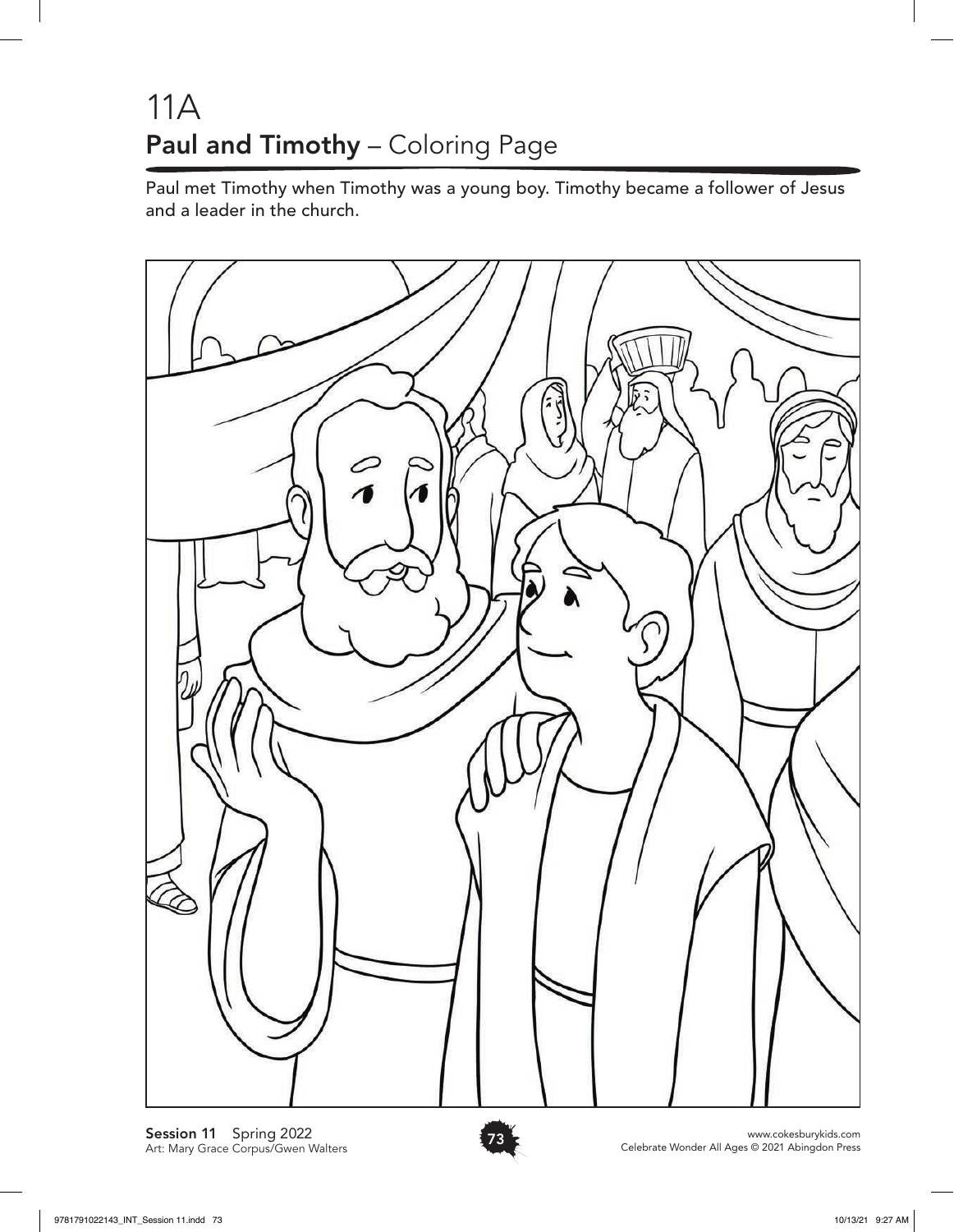## 11B What's Silly With This Picture? – Puzzle and Coloring Page

Paul met Timothy when Timothy was a young boy. Timothy became a follower of Jesus and a leader in the church. But there are some silly things in this picture of Paul and Timothy. Can you find and circle them all? Then color the picture.



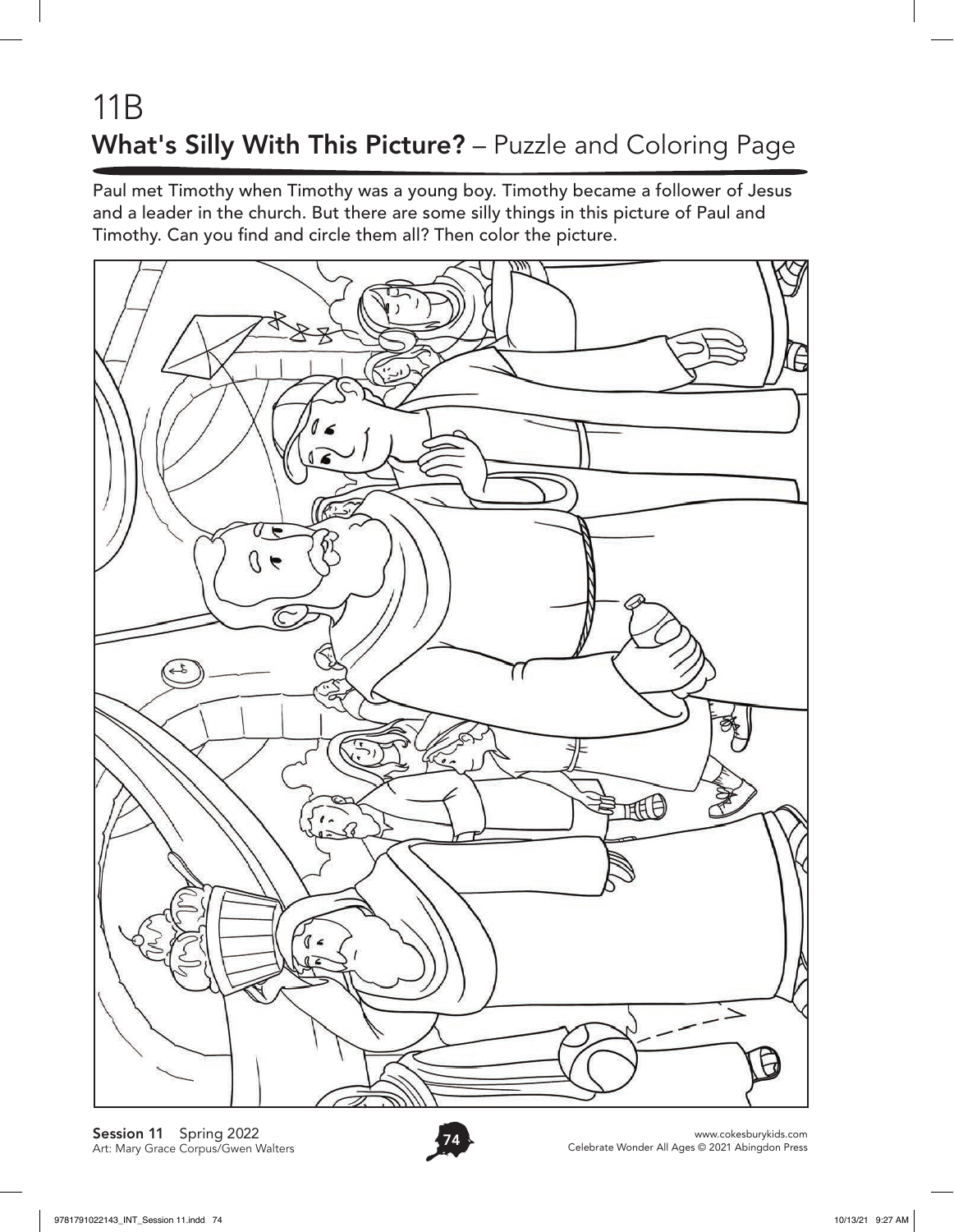#### 11C People in This Month's Stories – Puzzle

This month we are hearing stories about Paul and the people who helped him along the way. Solve the crossword puzzle below using the names in the box from this month's stories.



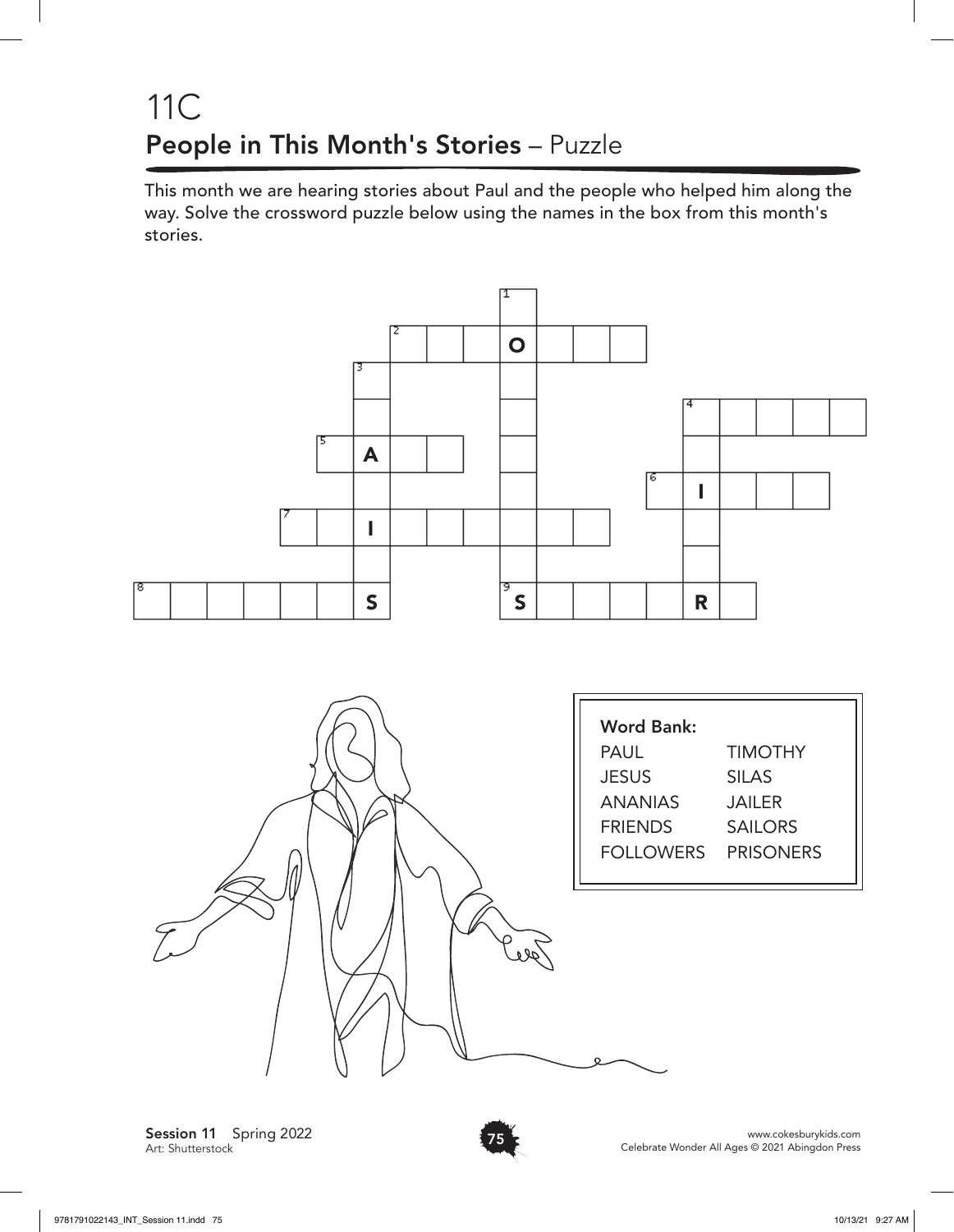## 11D Who Teaches You About God? - Art Activity

Timothy's mother and grandmother taught him about God. Who teaches you about God? Draw a portrait of the people who teach you below.



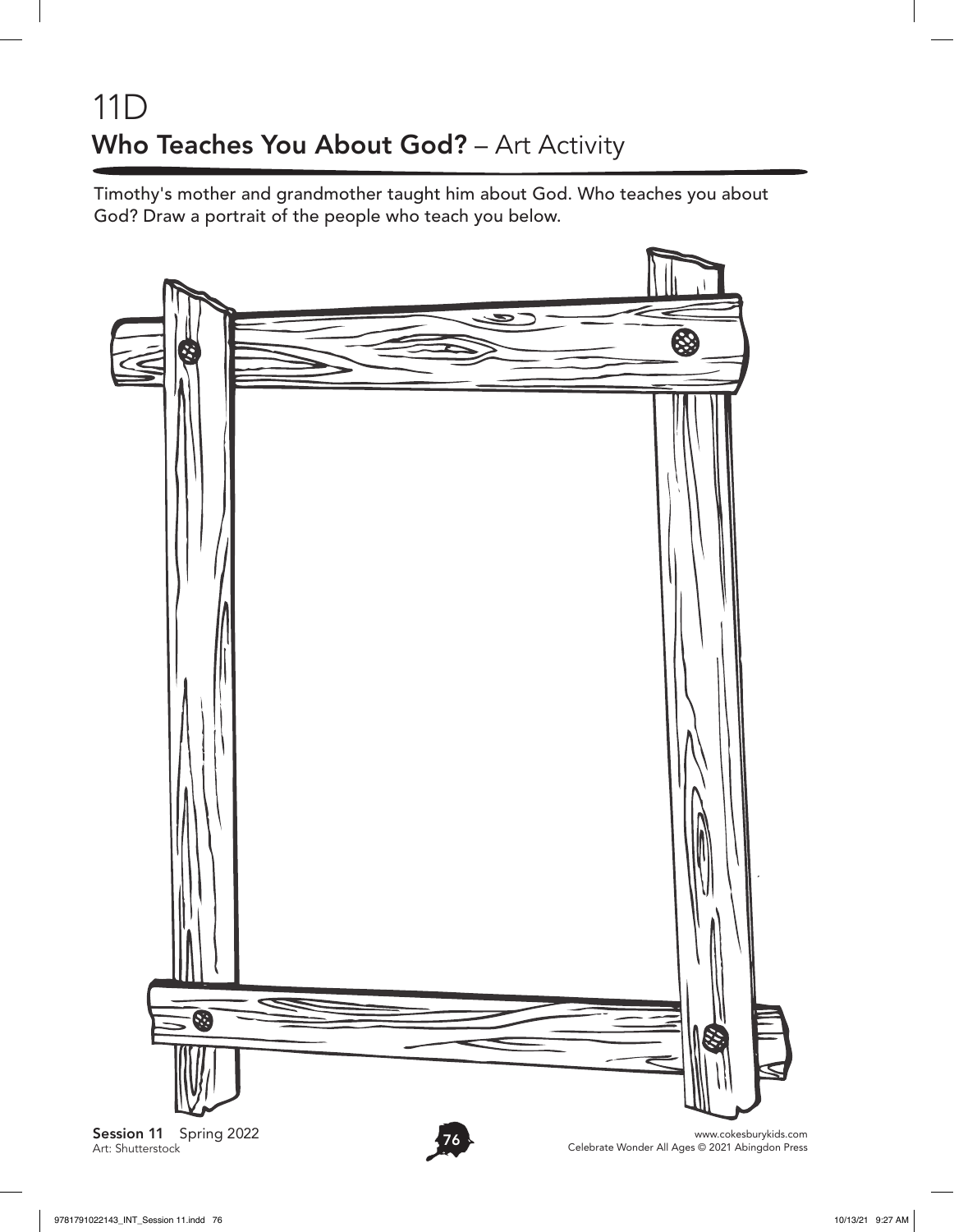## 11E Inherited Traits - Science Activity

For each trait listed below, take a survey of your class and discover how many people fit in each category.

| <b>Eye Color</b>              |  |  |  |  |  |  |  |  |  |  |
|-------------------------------|--|--|--|--|--|--|--|--|--|--|
| Blue                          |  |  |  |  |  |  |  |  |  |  |
| <b>Brown</b>                  |  |  |  |  |  |  |  |  |  |  |
| Green                         |  |  |  |  |  |  |  |  |  |  |
| Hazel                         |  |  |  |  |  |  |  |  |  |  |
| Other                         |  |  |  |  |  |  |  |  |  |  |
|                               |  |  |  |  |  |  |  |  |  |  |
| <b>Hair Color</b>             |  |  |  |  |  |  |  |  |  |  |
| Black                         |  |  |  |  |  |  |  |  |  |  |
| <b>Blond</b>                  |  |  |  |  |  |  |  |  |  |  |
| <b>Brown</b>                  |  |  |  |  |  |  |  |  |  |  |
| Red                           |  |  |  |  |  |  |  |  |  |  |
| Other                         |  |  |  |  |  |  |  |  |  |  |
|                               |  |  |  |  |  |  |  |  |  |  |
| <b>Earlobes</b>               |  |  |  |  |  |  |  |  |  |  |
| Attached                      |  |  |  |  |  |  |  |  |  |  |
| Not Attached                  |  |  |  |  |  |  |  |  |  |  |
|                               |  |  |  |  |  |  |  |  |  |  |
| <b>Ability to Curl Tongue</b> |  |  |  |  |  |  |  |  |  |  |
| Yes                           |  |  |  |  |  |  |  |  |  |  |
| $\mathsf{No}$                 |  |  |  |  |  |  |  |  |  |  |
|                               |  |  |  |  |  |  |  |  |  |  |
| <b>Hairline</b>               |  |  |  |  |  |  |  |  |  |  |
| Forms a point                 |  |  |  |  |  |  |  |  |  |  |
| Straight across               |  |  |  |  |  |  |  |  |  |  |

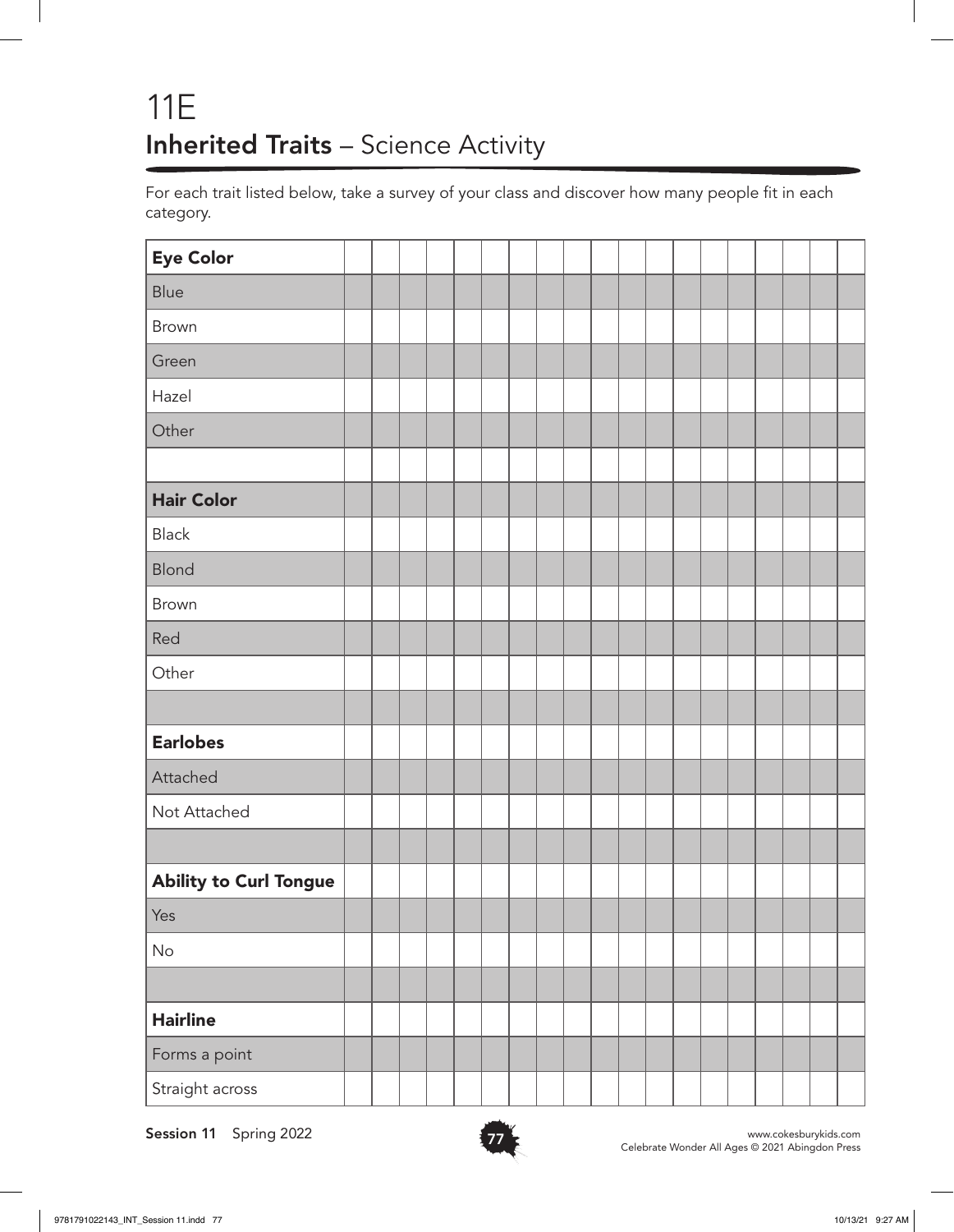# 11F **Paul and Timothy** – Acts 16:1-5; 2 Timothy 1:5-7

Timothy grew up in a town called Lystra with his mom, dad, and grandmother. His mom and grandmother taught him stories about God.

When Timothy was a boy, Paul travelled to Lystra to proclaim Jesus' message of love. Paul was impressed by Timothy's leadership skills and Timothy's love for God. Paul trained Timothy to go out and start a new church in a town called Ephesus.

While Timothy was proclaiming Jesus' message of love, he started to feel sad. He needed some cheering up and some encouragement to continue proclaiming the good news.

Paul sent Timothy a letter. Paul said, "Dear Timothy, I am thankful to God. It is such a blessing to serve God. I am praying for you all the time because I know you are sad. I hope you will feel happy soon. I know you have a strong faith in God, Timothy. Your mother and your grandmother taught you about God's love and how to be a faithful follower of Jesus. Remember that you have special gifts to share with people. God gave you a strong, loving spirit."

This letter from Paul made Timothy feel better.



#### **Family Spiritual Practice Bible Passage:** Acts 16:1-5; 2 Timothy 1:5-7

Wonder: After reading the story from the Bible or from the *Celebrate Wonder Bible Storybook*, wonder together. Ask: What makes a good friend?

Do: Do you know someone that could use encouragement? Send a card or letter reminding that person that they are loved.

**Pray:** Dear God, thank you for friends who encourage us. Amen.